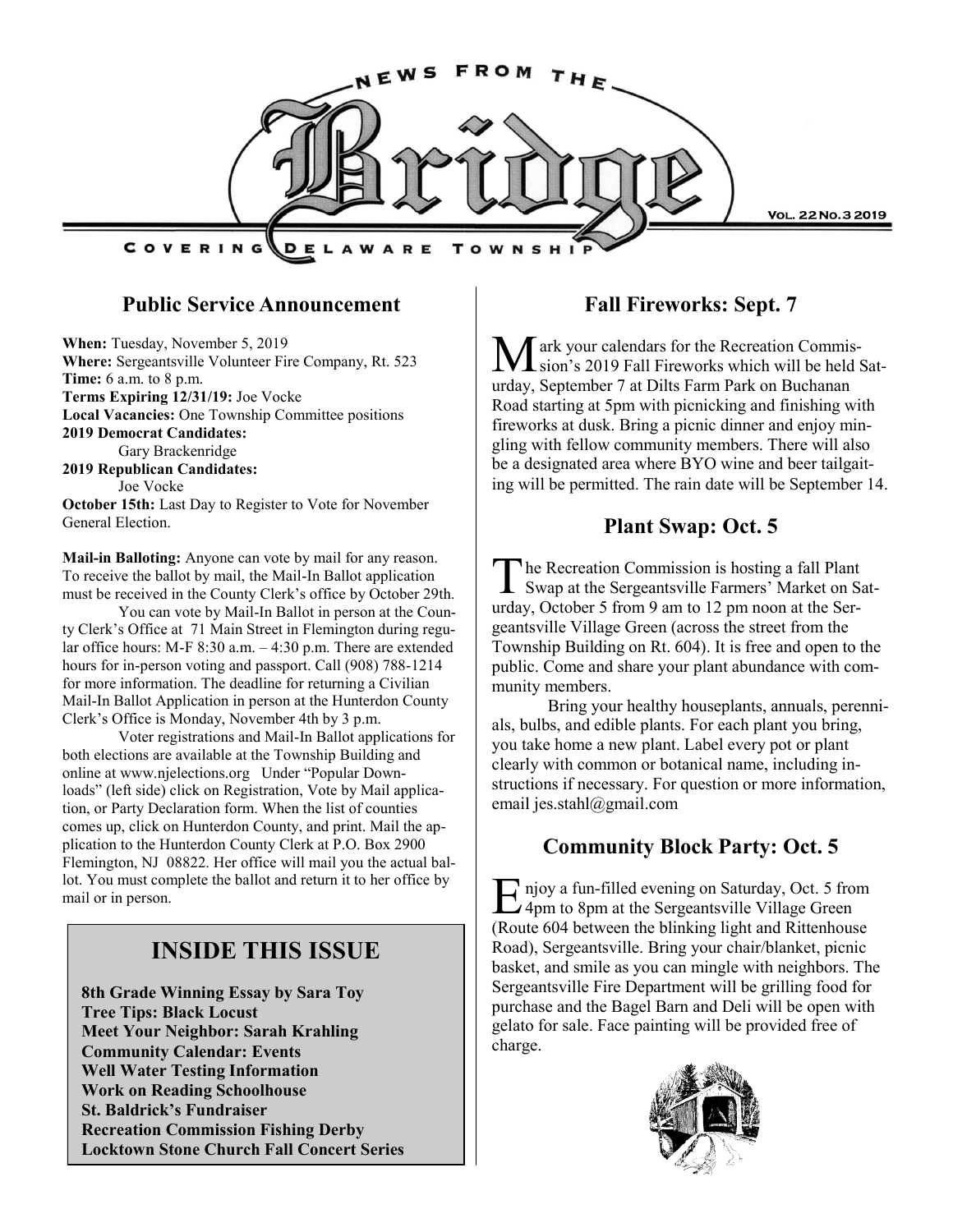*by Mary Coffey*

S andra Krahling is the 76-year-old president of the Delaware Township Seniors Association. She is Delaware Township Seniors Association. She is everything you would think a civic leader should be - pretty, lively, and fun to talk to.

She lives in a beautifully-furnished rancher complete with impeccable flowers and trees (she cuts the grass herself). Inside her house, her side tables are full of photographs of her children, grandchildren, and her siblings. She is, on the surface, a happy, typical mother and grandmother.

So it is a surprise, not to mention a deep understatement, to say that Sandra's earlier days, and her own story, were hardly a bed of roses.

Sandra Fekete was born in Linden, New Jersey; one of 14 children. Her dad had four additional children from a previous marriage. When she was a child, the family would go to the D&R Canal House in Blackwells Mills to visit with her paternal grandfather. Going to see him was a treat in summer as they would swim in the canal, an escape from the city living of Linden. Then, it was off to Manville on weekends to visit with her maternal grandparents.

 Sandra dropped out of school and was married at age 16, had a son at 17, and later a daughter.

 After 10 years of marriage, she divorced and raised her children on her own with no financial help from anyone. Since she never completed high school, goodpaying jobs were hard to find, so she worked 11 years as a waitress.

 Then a customer who frequented the restaurant and knew her circumstances, offered her a job at London Records warehouse, where she did payroll for 135 people. At that time, everything was manual: time cards, checks, and other paperwork. She had few job skills but a drive to educate herself and soon excelled at her job.

 She moved to work at Westinghouse as a clerk, rented a typewriter to teach herself how to type, and rose to the level where she could transcribe while simultaneously having a conversation with someone. She worked there for 14 years.

 When computers were introduced, she learned the Envax system, dialing up and typing responses to engineers from all over the world. When her boss retired, she became an administrator for Westinghouse, taking additional bookkeeping and accounting courses at night as well as learning ABC Steno.

 After her Westinghouse office moved to Pittsburgh, she joined the local engineering service office, working in high voltage engineering. She knew nothing about high voltage engineering, but was determined to learn and soon did. At that time, Westinghouse was flushing out the Polyvinyl Biphenol Chlorides (PBCs) from their transformers.

 While the office was in a state of upheaval due to downsizing, she created a more efficient engineering filing system and helped straighten out the office. After 21 years with Westinghouse and more downsizing, she joined Eaton Corporation as a service coordinator. She stayed there until she retired at age 62.

 When Sandra's daughter's family moved to Delaware Township, in order to be close to her family and because she loved the country, Sandra decided to move here as well. She has lived here since 2004.

 Neighbor Dotti Kurzenburg invited her to join the Senior Association, and eventually Sandra became president. She finds the Association interesting, fun, and useful with regular lectures on a variety of topics, occasional musical guests, and occasional bus trips for a variety of programs. After the meetings they always have cake and coffee.

 "It's a fun organization" Sandra says. "Everyone is very nice and we still know how to have fun."

## **8th Grade Winning Citizenship Essay By Sara Toy**

*Editor's Note: The Township Committee sponsors an essay contest for 8th Graders at Delaware Township School. The winner is announced by the Mayor at graduation. -SL*

 $\sum$  hen you think of Delaware Township you think of how beautiful it is, but who made it this beautiful? The answer is the employees of Delaware Township. Before my 8th grade class went to town hall to learn about municipal government, I did not think it was that complicated to run this town. After I left town hall I understood how much work and effort is put into this town to maintain it. The mayor of the town is Joseph Vocke, and he is in charge of running day to day administration. The deputy mayor is Charles Herman. One of his jobs is to preside in council meetings. Some of the other departments are animal control, which takes care of licensing dogs, and cats. For an example when I brought my dog home I had to get her license and she had to get rabies shots to be in Delaware Township. The animal control department also takes care of any wild animals to insure that the resident is safe. Another department is Finance, the Finance department is in charge of safeguarding, investment, and receipt of municipal funds. It is also in charge of creating Delaware Township's annual operations and the capital budget. Another important department is the tax assessor who assigns the value of real property in Delaware Township. The tax assessor also represents Delaware Township in any tax appeals. So overall the town doesn't make itself run, the people do. What makes the town beautiful is the people who maintain Delaware Township.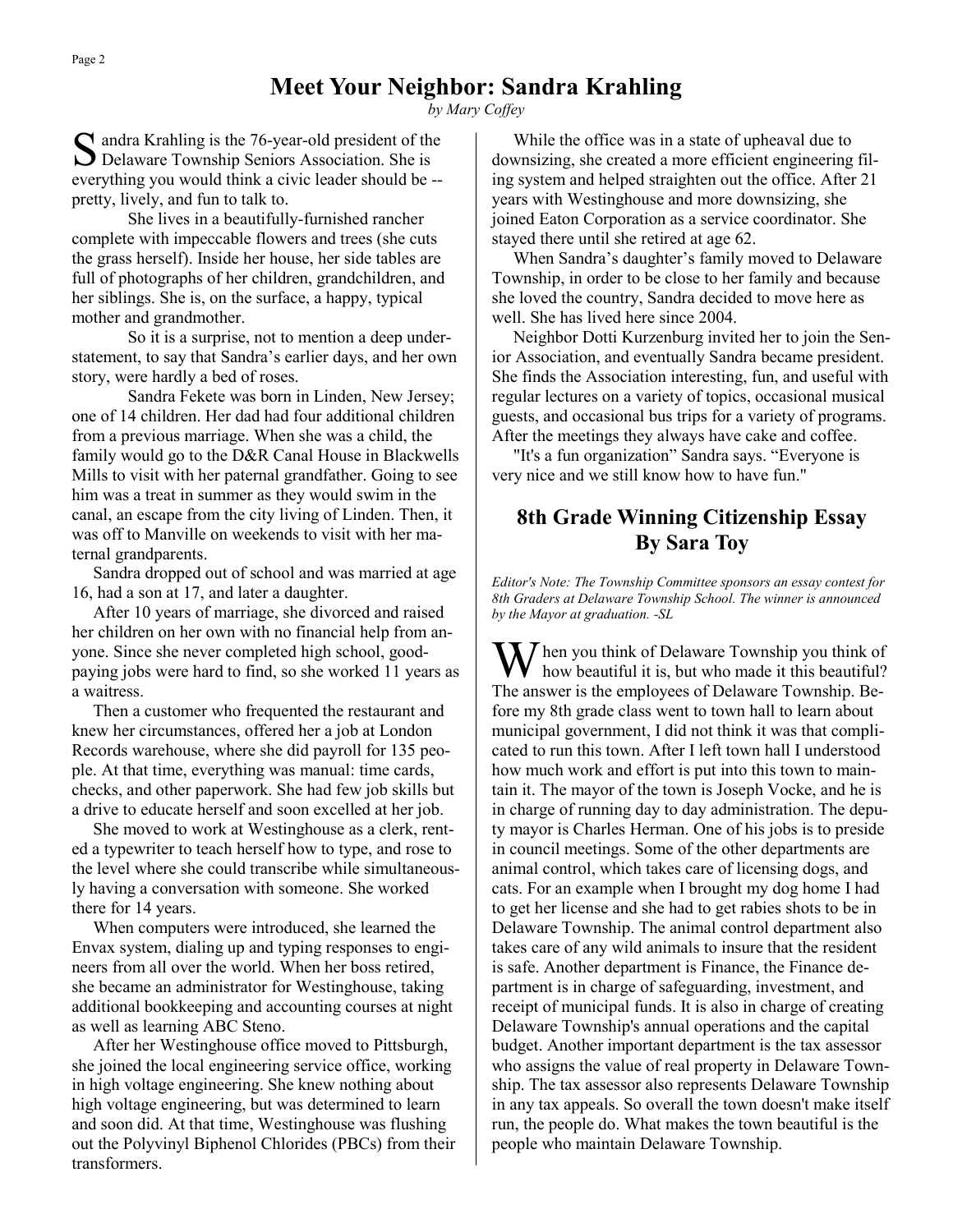#### **St. Baldrick's Event on September 29**

S ergeantsville Fire Company will host the 7th Annua<br>St. Baldrick's Head Shaving Event and Auction on  $\Gamma$  ergeantsville Fire Company will host the 7th Annual September 29, 2019 from noon until 5 p.m. September is Childhood Cancer Awareness Month. Each year on the last Sunday in September the community gathers in support of children worldwide battling cancer to raise much needed funding for childhood cancer research. Brave volunteers shave their heads to stand in solidarity with children who typically lose their hair during treatment. They solicit donations from family and friends to fund lifesaving childhood cancer research through the St. Baldrick's Foundation, the largest private funder of childhood cancer research. In less than seven years this local event has raised in excess of \$318,000 and for the fifth time since those events began will fund a promising new research project. This year's recipient of the research grant funded by our local events targets Acute Lymphablastic Leukemia and Graft versus Host Disease.

The St. Baldrick's events in Sergeantsville began after the loss of two Delaware Township girls to cancer. This year's event will have a "Sweet Sixteen" theme to highlight the fact that far too many young people are not with us for these milestone birthdays. Newer, safer treatment options need funding in order to guarantee long and healthy lives for all children. Among the day's highlights will be 16 women who will shave their heads to honor the loss of "Sweet Sixteen" for Rayanna Marrero and many others. Julie Z. will be the honored kid at this year's event. She is currently battling Graft versus Host Disease after a bone marrow transplant to cure her form of Leukemia. The community is encouraged to turn out to support this young girl in her fight, hear her story and to enjoy the many activities held throughout the day. Live and silent auction items are currently being collected and will be up for bid. The live auction begins at 2:00 p.m. and includes Walt Disney World tickets, Princeton University football tickets, local artisan craft items and items too numerous to mention. Local Boy Scouts and Girl Scouts are among the volunteers at the craft center guiding young event attendees in craft projects. The craft projects will be donated to the Pediatric Oncology unit at Memorial Sloan Kettering Cancer Center to brighten the day of a child currently inpatient.

"Be the Match" will be present at the event and will explain the process to register as a donor. It is a day packed with activities in addition to the head shave. You don't have to be a shavee to enjoy this fun and fact filled afternoon and it is guaranteed to impact your life. For answers to questions and concerns or to offer an item for auction please contact Event Organizer, Linda Swackhamer, at 908.303.4910. To register as a volunteer or shavee (be a hero to a kid!) or to make a monetary donation please visit www.StBaldricks.org/events/ RaysofHope. Please join us on September 29th.

#### **New Jersey Clean Communities Annual Delaware River Cleanup**

T he annual Delaware River clean-up event takes place on Saturday, September 21, from 8:30 to 11:30 a.m. There will be three starting locations: Kingwood Township – Cooley Property (2876 River Drive, Frenchtown, NJ); Delaware Township – Bull's Island; and Lambertville/West Amwell – Holcombe Jimison Farm. These locations are for walking clean-ups to be done along the shoreline, river water levels permitting.

There is also a sign-up for canoers, who must be a minimum of 18 years old. Canoes will be provided for in-the-river clean-up and on some of the islands. Do not bring your own craft. If the river is too high, the cleanup will occur along both sides of the towpath, as previously noted. The starting locations is at either: Kingwood Boat Launch or Bull's Island Boat Launch.

A thank-you pizza lunch will be served at each starting location after the clean-up.

This is a rain or shine event. Register at www// delawarerivergp.org. Questions? Contact Kathy Klink at kklink@delawaretwp.org or Stephanie Fox at Stephanie.Fox@dep.nj.gov

#### **Hunterdon County Library Fall Events**

**L ibrary Card Discounts:** During all of September, show your Hunterdon County or Flemington Free Public Library card at participating local businesses to receive a discount. For a list of businesses and their discounts, please stop by any of our branches, or visit our website at www.hclibrary.us.

**Museum Pass Program:** Thanks to the generous donations of library patrons, two new museums were recently added to the Museum Pass Program: The Bucks County Children's Museum in New Hope and the National Liberty Museum in Philadelphia. For more information, or to reserve a pass, visit our website at www.hclibrary.us. Museum Passes are generously sponsored by the Friends of the Hunterdon County Library.

**HCL Amateur Photography Show:** Open to all Amateur Photographers in Hunterdon County, the first 100 entries will be accepted and displayed in the gallery at the Headquarters Library during the month of October. Cash prizes are awarded for 1st Place winners in several categories, including Black & White and Color. A Public's Choice Award will be chosen by library patrons. Entry deadline is Friday, September 27.

**Hunterdon Happenings Newsletter:** The Library offers concerts, movies, lectures, and much more…all free to the public. The best way to stay in the know about upcoming events is the new online newsletter, Hunterdon Happenings. Sign up today by visiting our website and click on the sign-up now button.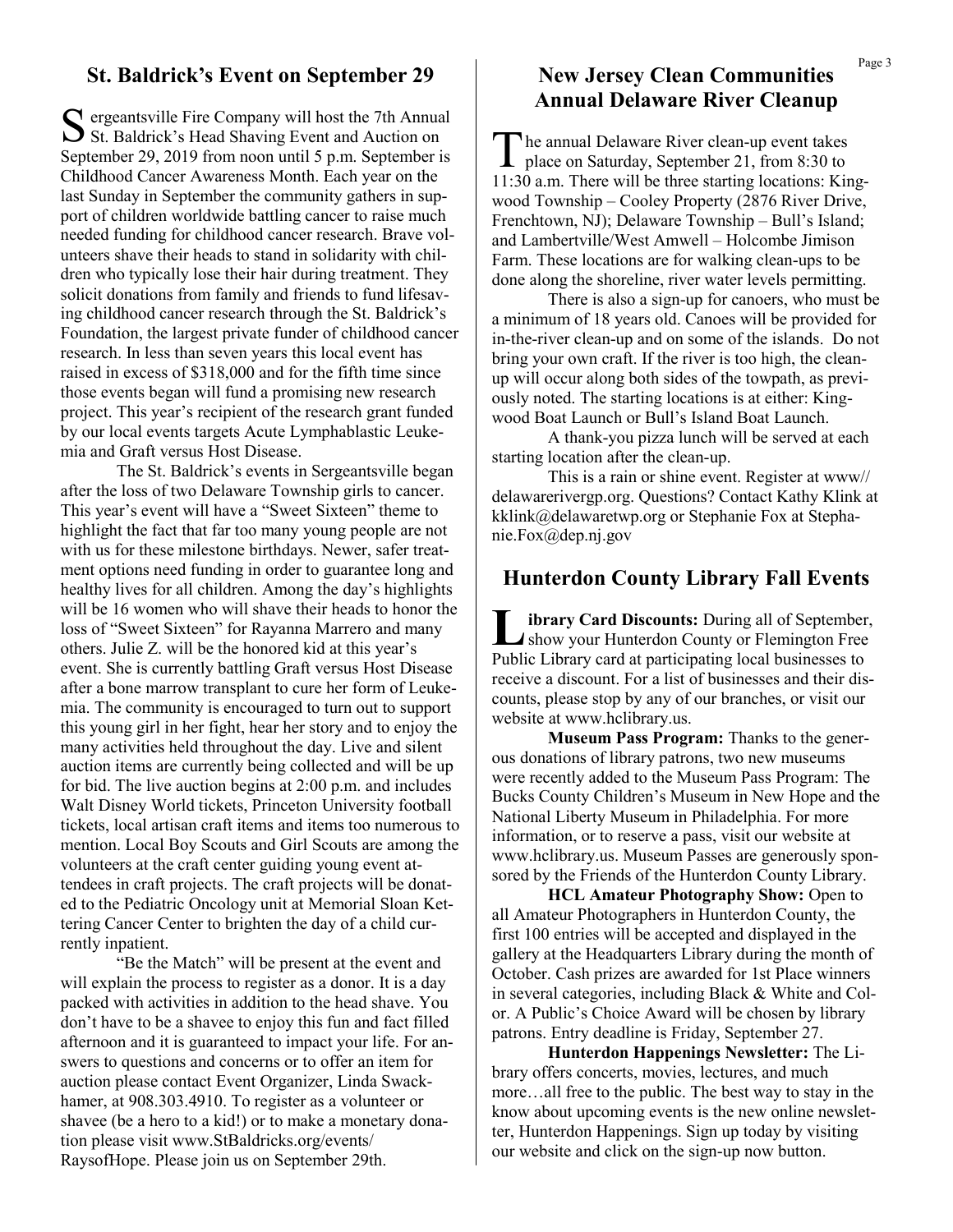*by Roger R. Locandro, Ph.D.*

# **Delaware Township Historical Society Tree Tips: Black Locust**

#### **Reading Schoolhouse**

O nce, there were as many as 13 one-room schoolhouses in Delaware Township. Remarkably, about half are still standing, including the Reading School in Rosemont. Thanks to some determined neighbors, the Township acquired the Reading School, and the Delaware Township Historical Society is bringing it back to life!

The Reading School is a contributing property of the Rosemont Rural Agricultural District, which was listed on the National Register of Historic Places in 2010. The Reading School was built in 1861 near the site of a school built in 1796 which was demolished. When Delaware Township Consolidated School No. 1 in Sergeantsville was established in the 1940s, education became centralized rather than spread out among township hamlets.

Historic preservation has four objectives: to preserve, rehabilitate, restore, and reconstruct. Toward those objectives, we want to stabilize and protect the Reading School building, make it a vital part of our community, capture the remains of a past time, and portray what it was like to attend a one room schoolhouse in Delaware Township. We have interviewed several former Reading School pupils and plan to meet more. Using both physical evidence and memories, we hope to create a replica classroom and host students, visitors, and events.

There once was a trail from the schoolhouse to the Lockatong Creek. Each day, two of the older pupils took buckets and fetched water from the springhouse by the creek for daily school use. The trail is being restored and stabilized as part of an Eagle Scout project. Once it is completed, visitors will be able to walk down to the creek just like the pupils did many years ago.

The Delaware Township Historical Society has a healthy To-Do List for the Reading School! Much work has already been done, including removal of interior modifications related to the building's recent use as a residence, roof repair, tree removal, and exterior clearing and cleanup. Analysis of paint type and color, and of exterior trim, is underway. We are developing plans for exterior painting, interior masonry and flooring, and essential utilities. We hope the Delaware Township community will appreciate the value of this work, and find it worthwhile to support the restoration efforts. To learn more about this project and its overall goals, visit https://sites.google.com/ view/readingschoolhouse/home. If you wish to contribute funds, materials, construction expertise, or a photo for the Reading School, please contact Liza Davis at thereadingschoolhouse@gmail.com or any of the Historical Society board members at http://dthsnj.org/contact-us/.

Thanks to Marfy Goodspeed, former pupils Kay Richards and Frank Davis, and to the authors of the National Register nomination for the sources of information in this article.

O ne of our special trees in Delaware Township is black locust (Robinia pseudoacacia). It is a member of the bean family, a legume. The settlers of Jamestown, Virginia, discovered it in 1607 and named it after a similar tree back home. The life of a black locust is about 135 years, a youngster compared with some other trees like the red cedars and oaks on our property that are over 400 years old!

The early settlers found that it was great for building and firewood. Black locust is one of the heaviest of woods, with beautiful color, a unique alternation of ring colors from dark brown to yellow to ivory white. It is very dense and heavy, weighing around 48 pounds per square foot. It is the best of firewoods: it leaves only a white powder. For these and other reasons, this tree, apparently native to a few areas of North America, was rapidly taken to other parts of the US and the rest of the world. It seems that later in the 1600s craftsmen actually brought it to New Jersey and other parts of North America from Europe! It was particularly valued as a source of wood for fence posts due to the fact that the fresh cut, green wood can last up to 100 years in the soil.

As a legume, black locust is interesting in that it removes nitrogen from the air and fixes it in the soil. Thus it is an important source of overall productivity and sustainability for forested areas, and this is one of the reasons that they don't require fertilizer! Think about it: no one fertilizes our forests and grasslands because of plants like black locust.

#### **Kathy Klink Receives Clean Water Award**

E arlier this year, Township resident and Clean Com-<br>munities coordinator Kathy Klink was honored by arlier this year, Township resident and Clean Comthe New Jersey Clean Communities Council with its Clean Waterways Award. The Council recognized Kathy for her leadership in organizing river clean-up events and providing hands-on environmental education for local children.

Specifically, Kathy worked with Stephanie Fox of Bull's Island, Jen O'Sullivan and Rebecca Lunger of Hunterdon County to organize a Delaware River clean-up event last September. A number of Township residents volunteered to assist with the clean-up, which is now an annual event.

In response to receiving the award, Kathy states "I am very happy to see the Township recognized for its volunteer work, along with the other river communities that have become a part of the Delaware River Clean-Up." Please join us in congratulating Kathy for this welldeserved award.

Page 4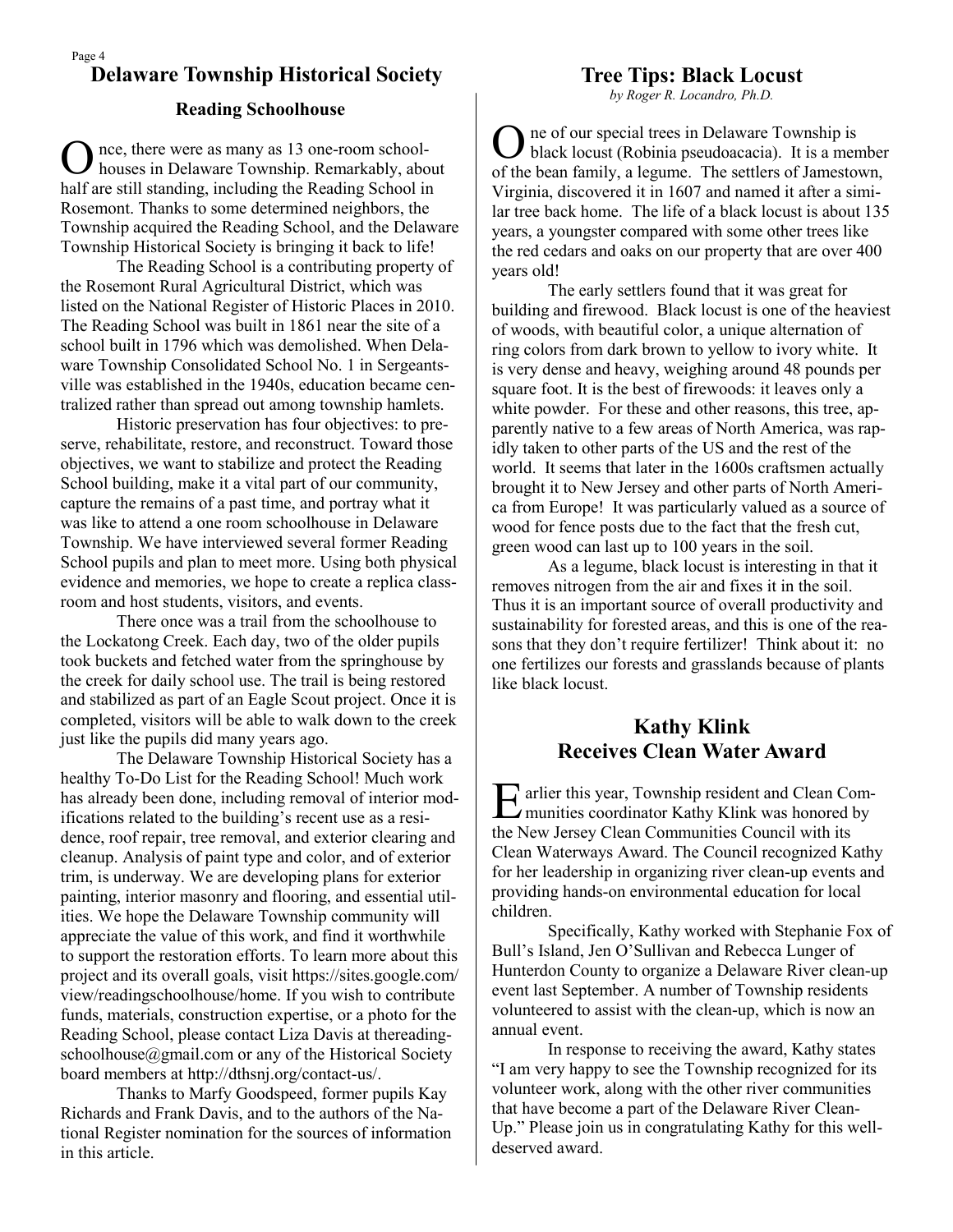#### **Presentation: Your Well Water**

Join the Delaware Township Environmental Commission on Wednesday, September 18 at 7:30 pm at the sion on Wednesday, September 18 at 7:30 pm at the Delaware Township Municipal Building to learn about your well water.

If your family gets drinking water from a private well, how do you know that the water is safe to drink? Unlike public drinking water systems, private wells are not checked for contamination before the water is sent to the tap. Households that use private wells must take special precautions to ensure the safety of their drinking water supplies.

So how do you know your well water is safe to drink? How do you know what you should be sampling for and how often? What do the results mean?

Mara Tippett, Well Test Manager for Raritan Headwaters Association, will be providing a brief presentation on Delaware Township Community Well Testing results, an overview of the groundwater health in this area, and answer your questions.

In addition, as a kick-off to this year's Community Well Testing program, well water test kits will be available for purchase after the presentation.

#### **The State of Recycling**

Recycling in the United States is in trouble! With<br>China no longer buying our recycled materials, the ecycling in the United States is in trouble! With US must contend with all of its own recycling in a market of dwindling resources for recycled materials. Contamination is also an issue- when contaminated materials reach a certain percentage, the recycling becomes trash.

In our Township we know we have at least three haulers – LMR, Republic, Waste Management, each of which has a website with a section dedicated to recycling.

LMR – www.lmrdisposal.com

Republic – www.recyclingsimplified.com Waste Management –

www.recycleoftenrecycleright.com

These haulers accept: aluminum, metal food containers, glass, paper – mixed, junk, and newspaper; flattened cardboard. The best plastics to recycle are bottles where the mouth is smaller than the body of the bottle

DO NOT PUT YOU RECYCLING IN A BAG TO GO INTO THE BIN. No other plastic bags; NO Styrofoam; NO plastic toys; NO clothing.

At the Township Garage – there are two bins available during regular business hours: Glass, aluminum, tin – NO plastic of any sort! Paper – mixed, newspaper, junk mail and flattened cardboard – NO plastic or Styrofoam!

#### **Well Water Test Kits Available**

T he Delaware Township Environmental Commission and the Raritan Headwaters Association (RHA) are co-sponsoring a community well-testing program for homeowners to test their drinking water at a reduced cost for chemical and biological contaminants. If your household water comes from a private well, it is not tested by any state or local authority. You are responsible for the quality of your well water.

Residents may have their well water tested for coliform bacteria and nitrates for \$60. Test kits for other contaminants, such as lead, arsenic and radon, are available for additional costs. Each test kit comes with easy-tofollow instructions and all required containers. There will be a detailed description and associated prices of the available tests on the Township's website (www.DelawareTwpNJ.org).

Residents can purchase water tests kits on Tuesday, September 24 and Wednesday, September 25, from 9:00 am to 3:00 pm or in the evening on Wednesday, September 25 from 5:00 pm – 7:00 pm at the Delaware Township Municipal Building. Water test kits will also be available for purchase at the Sergeantsville Farmer's Market on Saturday, September 21 from 8:30 am to 10:30 am.

To purchase a test kit, you must use a check (no cash) payable to the Raritan Headwaters Association.

Water samples and completed paperwork must be dropped off on Thursday, September 26 from 7:00- 9:00am at the Delaware Township Municipal Building.

Note that the test kits are not as comprehensive as the testing required by the Private Well Testing Act and cannot be used for this purpose if you are selling or renting your home.

If you have questions about which tests you should order or for more information about RHA's well test program, please call Mara Tippett from the Raritan Headwaters Association at (908) 234-1852 ext. 401 or email to welltesting@raritanheadwaters.org. Visit the RHA website for demonstrations of proper well water sampling techniques (www.raritanheadwaters.org).

#### **Garbage Collection Survey**

The Delaware Township Environmental Commission, at the request of several citizens and with the approval of the Township Committee, is investigating garbage pickup in the Township. Because everyone contracts individually for garbage pickup, the Township does not know which haulers are servicing our residents. So we need your help with our research. Contact Kathy Klink, either by phone or with a quick email to tell us **what garbage hauler you are using**. She can be reached at 609-397-3240, ext. 208 or kklink@delawaretwpnj.org. Thank you for your help!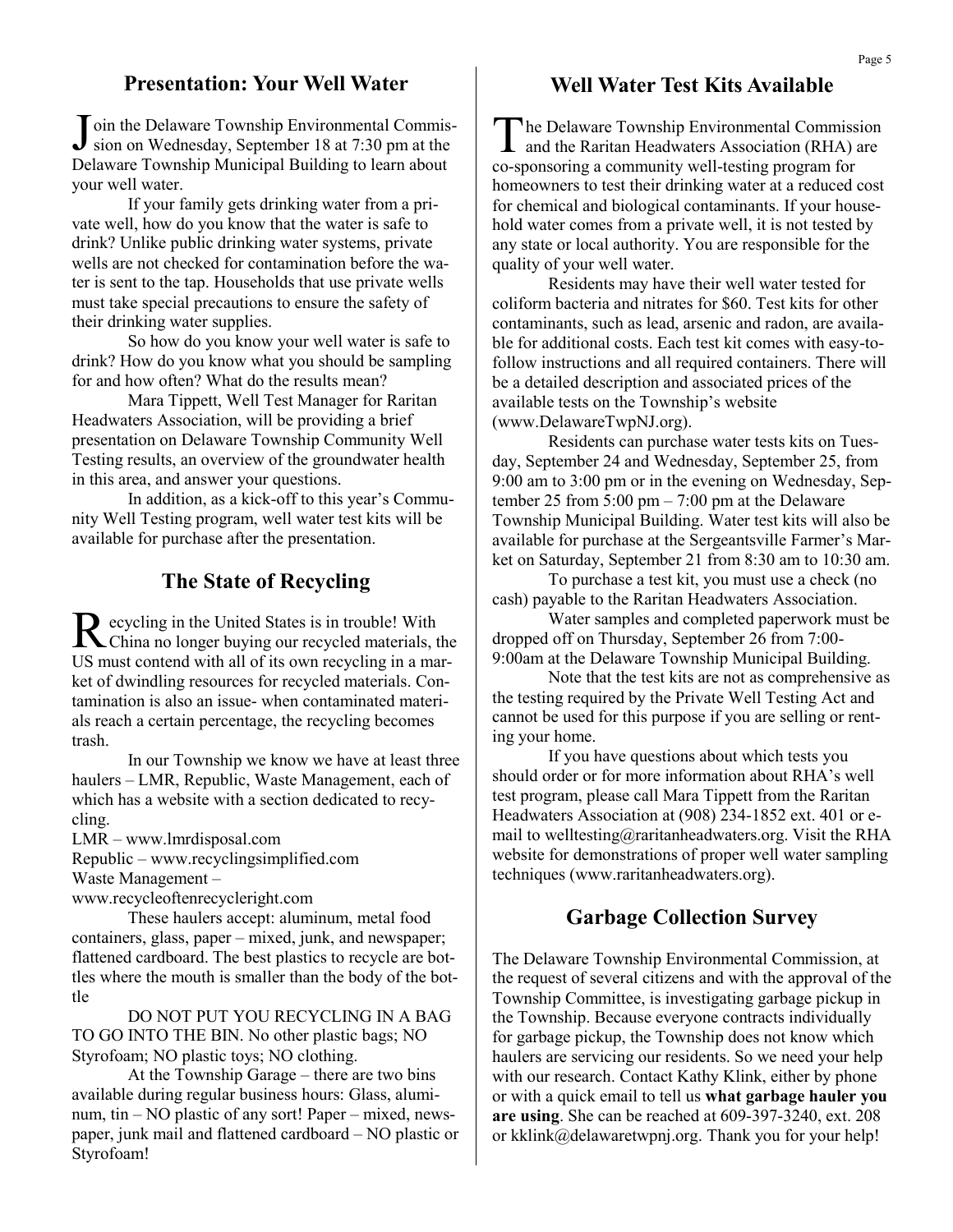# **Community Calendar**

#### **Township Offices closed:**

**Sep 2:** Labor Day **Oct 14: Columbus Day Nov 28-29:** Thanksgiving Holiday

**Township Committee:** 7:30 pm 2nd & last Monday - 9/9, 9/30, Tuesday 10/15, 10/28, 11/11, 11/25 **Planning Board:** 7:30 pm 1st Tuesday - 9/4 (Wed), 10/1, 11/5, 12/3 **Board of Health:** 7:30 pm 1st Monday – Tuesday 9/3, 10/7, 11/4, 12/2 **Open Space Committee:** 7:30 pm 3rd Monday - 9/16, 10/21, 11/18 **Agricultural Advisory Committee:** 7:00 pm 1st Tuesday - 9/3, 10/1, 11/5, 12/3 **Board of Adjustment:** 7:30 pm 2nd Thursday - 9/12, 10/10, 11/14, 12/12 **Recreation Commission:** 7:30 pm 1st Monday - 9/9 (2nd Monday), 10/7, 11/4, 12/2 **Environmental Commission:** 7:30 pm 3rd Wednesday - 9/18, 10/16, 11/20, 12/18 **D.T.M.U.A.:** 7:30 pm 1st Thursday - 9/5, 10/3, 11/7, 12/5 **Shade Tree Commission:** 7:30 pm 4th Thursday - 9/26, 10/24, Friday 11/29, 12/19 **Historic Advisory Committee:** 7:30 pm 2nd Wednesday - 9/11, 10/9, 11/13, 12/11

**Newsletter Committee:** Quarterly

**Recycling Depot:** Open every weekday from 8 am to 3 pm at the Township Garage on Rt. 523. Call Recycling Coordinator Kathy Klink at 609-397-3240 Ext. 208 with any questions.

**Sep 14:** Shredder Day – 8 to 11 am , Township Garage **Sep 21:** Delaware River Clean Up – see article **Oct 12:** March on Litter – 8:30 to 11:30 am, Dilts Park

**Oct 19:** Household Clean Up Day – 8 to 11 am, Township Garage

**Nov 16:** White Oak Trail Work Session – 8:30 to 11:30 am. Meet on Quarry Road, midway, at pull-off area

#### **County Dates**

Info: Hunterdon County Solid Waste and Recycling, 908-788-1351, health@co.hunterdon.nj.us

**Sep 14:** Electronics Collection, 9:00 am to 1:00 pm, County site on Route 12

**Nov 17:** Hazardous Waste, 9:00 am to 1:00 pm, County site on Route 12

## **Senior Citizen Meetings**

**October 2:** 1:00 pm Sharon, the Director of Nursing at HCC will speak on navigating your way through a visit to the Emergency Room **November 6:** 1:00 pm Lecture from the Fire Department on Smoke detectors

**December 4:** 12:00 noon Christmas Party (for members with paid up dues and having attended 3 meetings) with DJ Frankie M.

#### **Trips:**

**October 9:** October fest at The Brownstone-Paterson. NJ by Ace in Hole, Alex Meixner and his band. Leave firehouse at 9:45 am returning home around 5:30 pm. Cost is \$56 for members and \$61 for guests. **November:** Christmas Show at Music Mountain Theater (check with group for time and details)

## **Adult and Teen Recreation**

Pending Delaware Township Board of Education<br>approval, beginning on October 1 in the DTS gy approval, beginning on October 1 in the DTS gymnasium and/or cafeteria and continuing through the end of the school year 2020, Delaware Township residents will have the following recreational opportunities for adults and teens:

**Adult Co-Ed Soccer:** Monday nights 7 to 10 pm. **Adult Men's Basketball:** Tuesday and Thursday nights 7 to 10 pm.

**Adult Co-Ed Volleyball:** Wednesday nights 7 to 10 pm.

**Teen Co-Ed Volleyball or Basketball:** Friday nights 7 to 9 pm.

All skill levels are welcome. Everyone will be required to complete a waiver prior to participation. There are no activities when school events are scheduled and/or when school is closed for holidays, early dismissals, or inclement weather. Check www.dtsk8.org for a calendar of scheduled school closings. Each adult sport group should provide two contact names and phone numbers for notification in the case of an unexpected closing. Parents of participating teens must take turns chaperoning teen activities. If there are no chaperones, this activity will be cancelled. Please send contact names and phone numbers for adult activities and teen chaperones' names and phone numbers to Brian Sulewski at 908-500-8981. Chaperone info must be provided prior to each scheduled Friday night.

#### **All meetings are at Town Hall unless otherwise noted.**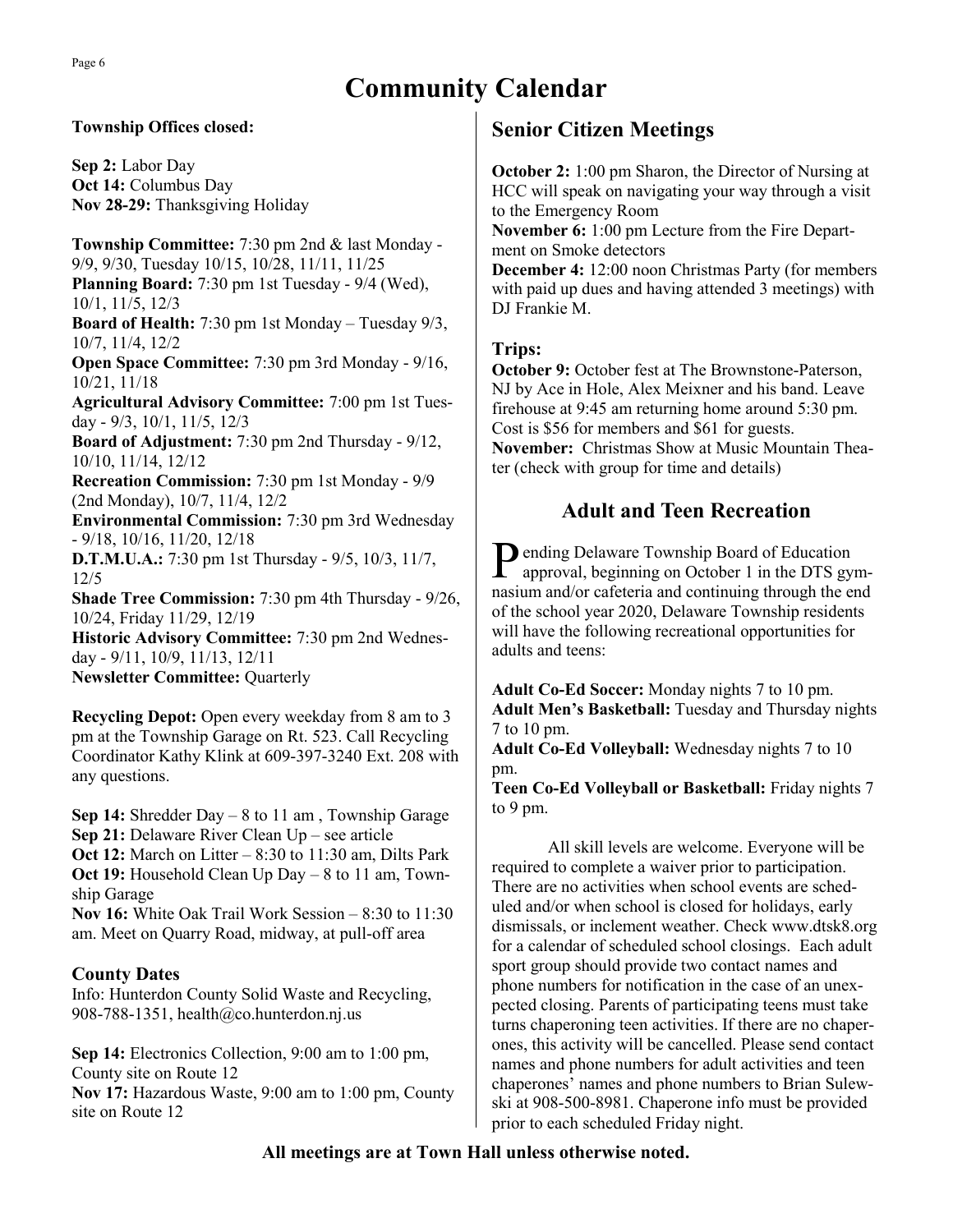## **Church Corner**

#### **Amwell Church of the Brethren**

40 Sandbrook Headquarters Rd, Stockton, NJ Tel: 609-397-4842 Web: www.amwell.org Oct 4-5: Busy Bee Fall rummage sale 9:00am-1:00pm Oct 27: Friends Day Nov 10: The Browders, a southern gospel group will be performing. Come and be lifted up! Nov 27: Thanksgiving eve service Wednesday night Bible study: 7:00pm Youth group every Friday night: 7:00pm Sunday school: 9:15 a.m. Worship Service: 10:15 a.m. Listen on Sunday morning at 7:30 on WDVR 89.7 fm to the previous week's message.

#### **Cornerstone Christian Church**

226 Locktown-Sergeantsville Rd, Stockton, NJ Tel: 908-237-5227 Web: www.ccc-hc.org Email: pastor-keith@ccc.hc.org Sunday Worship Service: 10:30 a.m. Sunday School for all ages: 9:15 a.m.

#### **Sandy Ridge Church**

47 Sandy Ridge Road Stockton NJ 08559 Tel: 609-397-0371 Email: sandyridgechurchnj@gmail.com Facebook: Sandy Ridge Community American Baptist Church Web: https://sandyridgechurch.wixsite.com/srbc Worship: Sunday mornings 11:00am Sunday School: Sunday mornings 11:00am

#### **Sergeantsville United Methodist Church**

624 Rosemont Ringoes Rd., Stockton, NJ Tel: (609) 397-2333 Web: www.sergeantsvilleumc.com Facebook: https://www.facebook.com/sergeantsvilleumc Sunday worship: 10:00 a.m.

#### **Fishing Derby: Sept. 28**

G rab your poles and head out to The Copeland Farm<br>(435 Rosemont-Ringoes Road, Sergeantsville) for a rab your poles and head out to The Copeland Farm fishing derby hosted by the Recreation Commission on Saturday Sept. 28 at the Copeland Farm. Registration is at 8am with a 9am start.

The pond will be freshly stocked and prizes courtesy of Skip's Outdoors - will be given for First Fish, Biggest Fish, Most Fish, Last Fish, and Best in Show. Prizes to be distributed starting at noon.

#### **Locktown Stone Church Concert Series Fall Season 2019**

The Locktown Stone Church is gearing up for its Fall<br>2019 season. In addition, this year marks the 200th he Locktown Stone Church is gearing up for its Fall anniversary of the Locktown Stone Church! There will be an additional event scheduled in December to celebrate this special occasion! Please check our website at www.locktownstonechurch.org for more information.

**Sunday October 13: Classical guitarist Francisco** Roldán, whose list of international and national performances is quite long. This marks Mr. Roldán's first performance at the Locktown Stone Church.

**Sunday October 20:** Duo Adelphi features sisters Doris Dungan on the flute and Cheryl Dungan Cunningham on the harp. Cheryl Dungan performed at the Locktown Stone Church before, but this marks Doris Dungan's first performance at the church.

**Sunday October 27:** Broadway Chamber Players Wind Doublers Trio, featuring Rick Heckman (a multiinstrumentalist, playing the flute, oboe, clarinet, saxophone, and English horn), Steve Kenyon on the saxophone, and Mark Thrasher on the clarinet and saxophone.

All concerts being at 4pm and last one hour. Light refreshments are served after each concert and concert attendees can meet the performers. Tickets are \$15 per ticket per concert, \$40 per person for all 3 concerts, and \$5 for students per concert (I.D. required). For more information, please check our website, www.locktownstonechurch.org, or call 908 996-3087.

#### **March on Litter 2019**

P lease join us on October 12 (second Saturday in October 12 (second Saturday in October 12 (second Saturday in October lease join us on October 12 (second Saturday in October), ware Township March on Litter! The March begins and ends at Dilts Park. Please join us! Adult chaperones are needed and can earn some sponsorship for their favorite organization – such as Boy Scouts, Girl Scouts, 4-H groups, etc. Chaperones need to arrive at Dilts Park at 8:00 a.m. March on Litter shirts, gloves, and bags will be provided. Join us for a breakfast snack and pizza lunch.

If you cannot attend, but would like to clean your own road, contact us for a road kit, which includes much of the same stuff! If you have questions or want to participate. Contact: kklink@delawaretwpnj.org or 609-397-3240 x208.

#### **Fire Company Breakfasts**

F undraiser Breakfasts: At the Sergeantsville Volunteer Fire Company firehouse: Oct 20 and Nov 17 from 7:30am to 11:30am. Info: www.sergeantsville.org